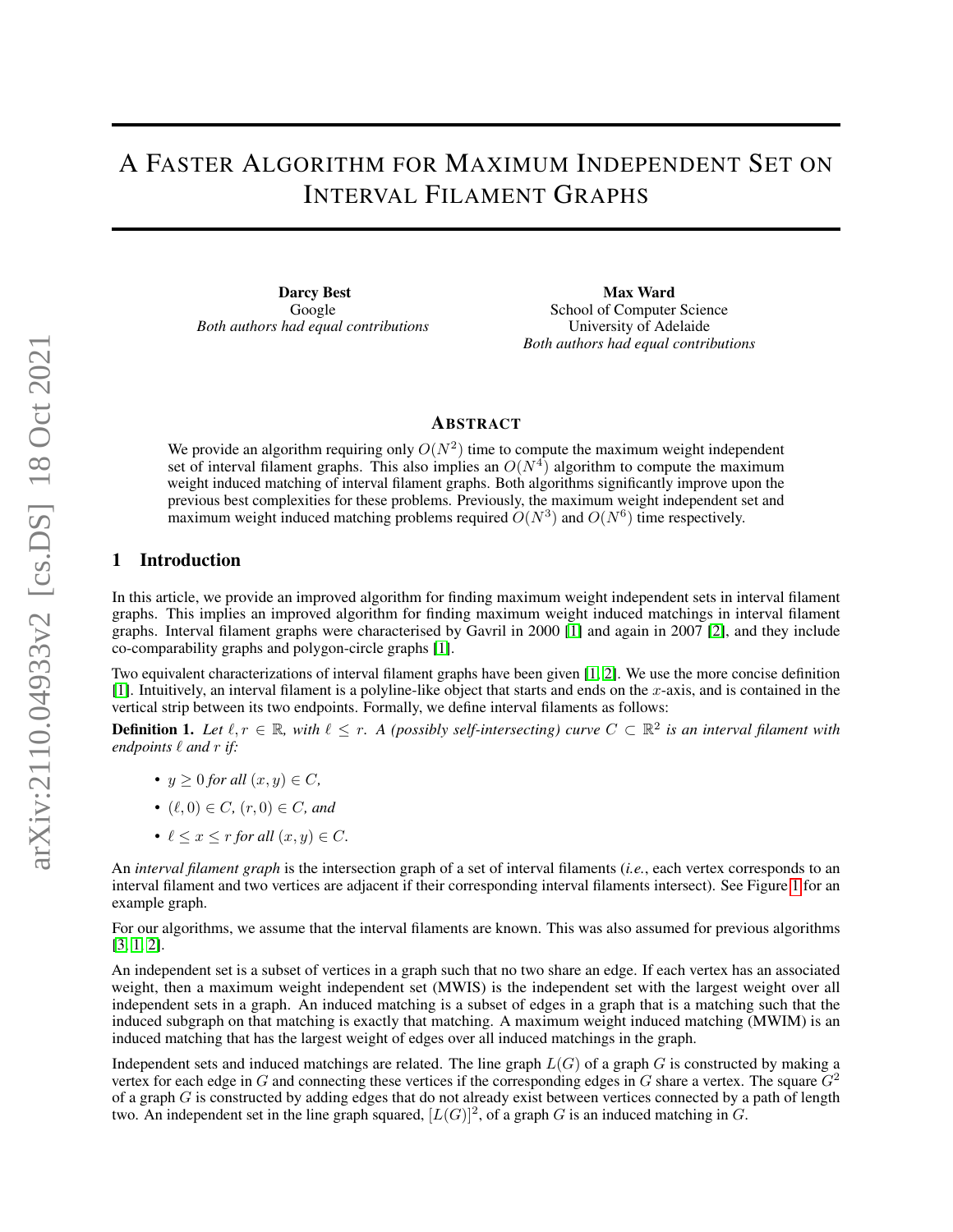

<span id="page-1-0"></span>Figure 1: An example interval filament graph. The left depicts a family of interval filaments. The right shows the resulting graph of intersections.

#### 1.1 Previous Algorithms

Gavril [\[1\]](#page-3-0) presented an  $O(|V|^3)$  time algorithm for finding a MWIS in an interval filament graph by reducing the problem to finding a maximum weight clique in co-interval filament graphs. We improve MWIS in interval filament graphs to  $O(|V|^2)$ .

Cameron [\[3\]](#page-3-2) noted that interval filament graphs have properties that imply a polynomial time algorithm to find a MWIM in interval filament graphs given a polynomial time algorithm to find a MWIS in interval filament graphs. In particular, the square of the line graph  $[L(G)]^2$  for an interval filament graph is also an interval filament graph. The MWIS in  $[L(G)]^2$  is a MWIM in G. This, in conjunction with Gavril's  $O([V]^3)$  algorithm, implies an  $O([E]^3)$   $(O(|V|^6)$  in the worst case) algorithm for the MWIM problem. We are able to use Cameron's result to improve MWIM in interval filament graphs to  $O(|E|^2)$ .

In our complexity analysis below, we do our computations in terms of  $S$ , the set of interval filaments, rather than the actual graph,  $G(V, E)$ , to emphasize our algorithm's reliance on the underlying interval filaments.

#### <span id="page-1-2"></span>2 Maximum Weight Independent Set

We will be given the set of interval filaments and will assume that determining if two curves intersect can be computed in  $O(1)$ , as is done in the existing literature [\[1,](#page-3-0) [2,](#page-3-1) [3\]](#page-3-2). We solve the maximum weight independent set on the graph generated by these interval filaments, but only three properties of interval filaments are needed. Let  $F_1, F_2, F_3$  be interval filaments with endpoints  $\ell_i \leq r_i$ .

- (P1) If  $\ell_1 \le r_1 < \ell_2 \le r_2$ , then  $F_1$  and  $F_2$  do not intersect.
- (P2) If  $\ell_1 \leq \ell_2 \leq r_1 \leq r_2$ , then  $F_1$  and  $F_2$  do intersect.
- (P3) If  $\ell_1 < \ell_2 < \ell_3 \le r_3 < r_2 < r_1$  and  $F_1$  does not intersect with  $F_2$ , and  $F_2$  does not intersect with  $F_3$ , then  $F_1$ does not intersect with  $F_3$ .

Let  $S$  be a set of interval filaments with weights. For convenience, we will add the infinite interval filament with  $0$ weight to  $S$ :

$$
(-\infty,0)-(-\infty,\infty)-(\infty,\infty)-(\infty,0).
$$

Sort the  $|S|$  left endpoints of the interval filaments based on their x-value (breaking ties arbitrarily) and index each interval filament by the corresponding order from 1 to  $|S|$ , left-to-right. Note that the infinite interval filament will have index 1. Furthermore, let after $(i)$  be the index of the interval filament whose left endpoint comes immediately to the right of the right endpoint of interval filament i. If there is no interval filament whose left endpoint is to the right of interval filament i, then define after(i) =  $|S|$  + 1. This setup takes  $O(|S| \log |S|)$  to sort the interval filaments and  $O(|S|)$  to compute the after values if we sweep the endpoints from right-to-left.

With this setup, we may describe the algorithm. Let  $F(\ell, c)$  be the maximum weight of an independent set that only contains interval filaments that are strictly under<sup>[1](#page-1-1)</sup> interval filament  $\ell$  and does not contain interval filaments  $1, 2, \ldots, c - 1$ . Note that  $F(1, 2)$  is the maximum weight of all independent sets of the graph.

To compute  $F(\ell, c)$ , we only have three situations to deal with:

<span id="page-1-1"></span><sup>&</sup>lt;sup>1</sup>An interval filament x (with endpoints  $\ell_x$  and  $r_x$ ) is *strictly under* interval filament y (with endpoints  $\ell_y$  and  $r_y$ ) if  $\ell_y < \ell_x \leq$  $r_x < r_y$  and x does not intersect y.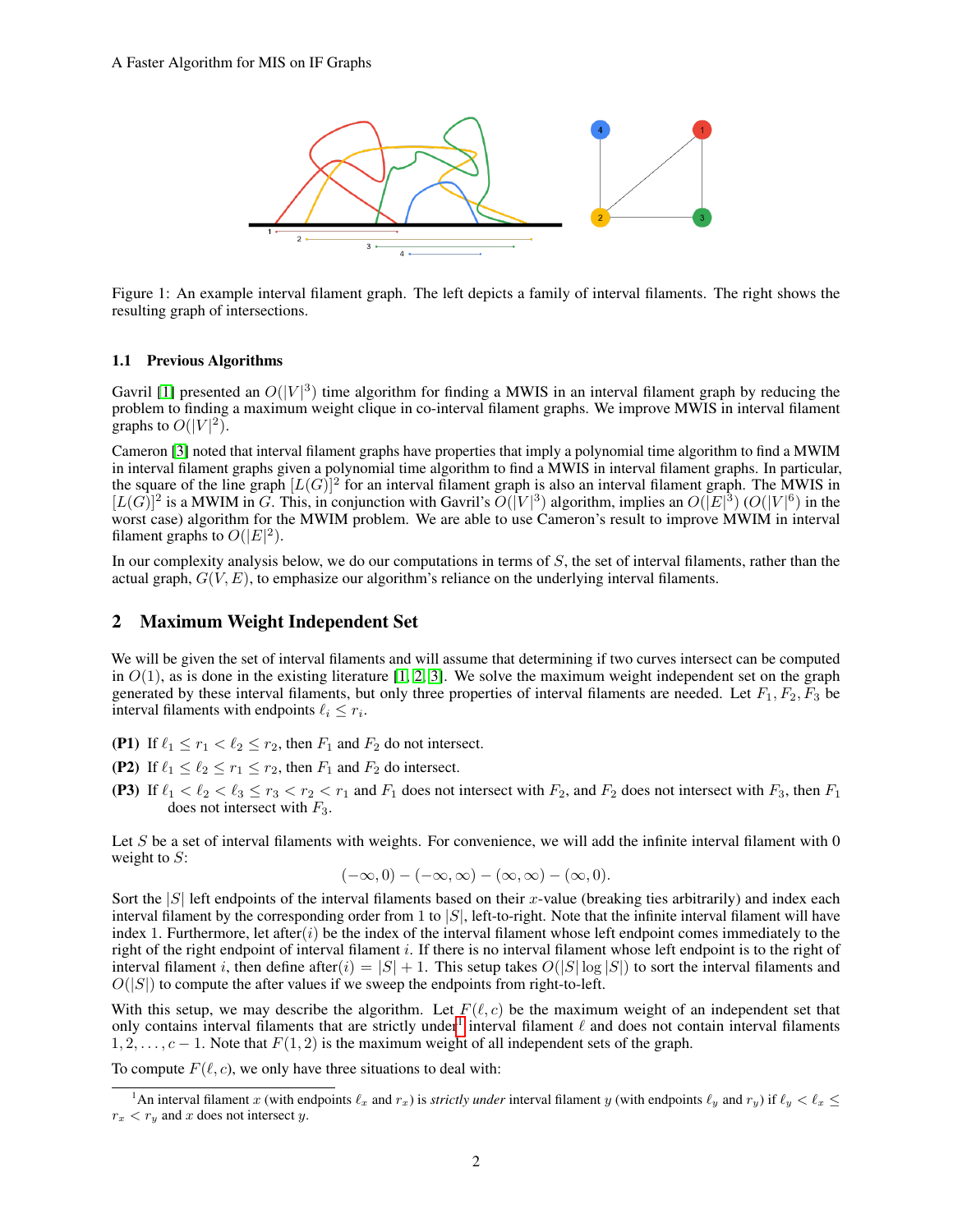- (i) If  $c = |S| + 1$ , then  $F(\ell, c) = 0$ , since we have eliminated all interval filaments from consideration.
- (ii) If interval filament c is not strictly under interval filament  $\ell$ , then  $F(\ell, c) = F(\ell, c + 1)$  by the definition of F.
- (iii) Otherwise, we must try both including interval filament c and not including interval filament c in our independent set and take the better answer between these options. If we choose to not include interval filament  $c$ , then  $F(\ell, c) = F(\ell, c + 1)$ . If we choose to include interval filament c, then any other interval filaments included in the independent set must lie strictly under interval filament  $c$  or fully to the right of interval filament  $c$ . So in this case,  $F(\ell, c) = F(c, c + 1) + F(\ell, \text{after}(c)) + \text{weight}(c)$ . In total,

$$
F(\ell, c) = \max \{ F(\ell, c + 1), \quad F(c, c + 1) + F(\ell, \text{after}(c)) + \text{weight}(c) \}.
$$

At every step in the algorithm,  $F(\ell, c)$  is only used when we are considering a case where interval filament  $\ell$  is in an independent set we are constructing. This allows us to prove correctness just based on (P1), (P2), and (P3). Adding an interval filament  $c$  to the independent set cannot possibly intersect with other interval filaments already included without either intersecting another curve that is strictly under  $\ell$ , but completely to the left of c, (this would violate (P1)) or intersecting an interval filament that is not strictly under interval filament  $\ell$  (this would violate (P3)). The interval filaments added to the independent set from " $F(c, c + 1)$ " cannot intersect those from " $F(\ell, \text{after}(c))$ " by (P1) and (P2).

We can use dynamic programming (DP) to store the values of F. If all we are interested in is the weight of the MWIS, we have this with  $F(1, 2)$ . If we would like to actually find a MWIS, we can re-traverse the DP states, always taking the optimal choice at each step. Both the time and space complexity of the above algorithm is  $O(|S|^2)$ . In the corresponding interval filament graph, this algorithm is  $O(|V|^2)$ . This improves upon the previous best, which required  $O(|V|^3)$  time [\[1\]](#page-3-0).

## 3 Maximum Weight Induced Matching

Maximum weight induced matching for interval filament graphs can be solved in essentially the same way as the maximum weight independent set. Cameron [\[3\]](#page-3-2) showed that the square of the line graph  $[L(G)]^2$  of an interval filament graph is also an interval filament graph. Because an independent set in  $[L(G)]^2$  is a maximum induced matching in G, Cameron showed that having a polynomial time algorithm for finding a maximum independent set in an interval filament graph implies a polynomial time algorithm for the maximum induced matching problem.

We use similar observations to solve the maximum weight induced matching problem. However, we give a simpler construction to that used by Cameron. The key observation is that the union of two intersecting interval filaments (with the new endpoints being the leftmost left endpoint and rightmost right endpoints of the two interval filaments) also follows (P1), (P2), and (P3) from Section [2.](#page-1-2) This allows us to reuse our algorithm.

Given a set of interval filaments  $S$ , we will construct another set

$$
S' = \{a \cup b : a, b \in S, a \neq b, a \cap b \neq \emptyset\}.
$$

All elements in S' satisfy the properties needed in Section [2,](#page-1-2) so we may run that algorithm in  $O(|S'|^2)$ , which is  $O(|E|^2)$  in the corresponding interval filament graph. Note that S' can have  $|S|^2$  elements, so the complexity is  $O(|S|^4)$ in the worst case. This improves upon the previous best algorithm, which required  $O(|S|^6)$  time [\[3\]](#page-3-2).

### 4 Final Remarks

We have described an  $O(|S|^2)$  algorithm that takes a set S of interval filaments and finds the MWIS in the corresponding interval filament graph. This improves the previous best complexity,  $O(|S|^3)$ , for the problem [\[1\]](#page-3-0). The improvement largely comes from operating directly on the interval filaments. Further, we show that our findings imply a faster algorithm,  $O(|S|^4)$ , for the MWIM problem in interval filament graphs, which improves the previous best complexity from  $O(|S|^6)$  [\[3\]](#page-3-2).

The lower bound on the problems are open questions. There are interval filament graphs that make our algorithms run in  $\Theta(|S|^2)$  for MWIS and  $\Theta(|S|^4)$  for MWIM (see Figure [2\)](#page-3-3). For circle graphs, which are a subset of interval filament graphs, an  $O(|V|^2)$  algorithm for MWIS exists [\[4\]](#page-3-4) and an  $O(|V|^3)$  algorithm exists for MWIM [\[5\]](#page-3-5). Also, we wonder if faster algorithms exist for the unweighted variants of the problems.

Our algorithms operate under the assumption that we have the interval filaments themselves, which is generally assumed in the literature. We wonder if there are polynomial time algorithms that can find a MWIS or MWIM in a graph if it is an interval filament graph without having the corresponding interval filaments. Because recognition of interval filament graphs is NP-complete [\[6\]](#page-3-6), we wonder if algorithms of this nature imply something about the recognition of interval filament graphs.